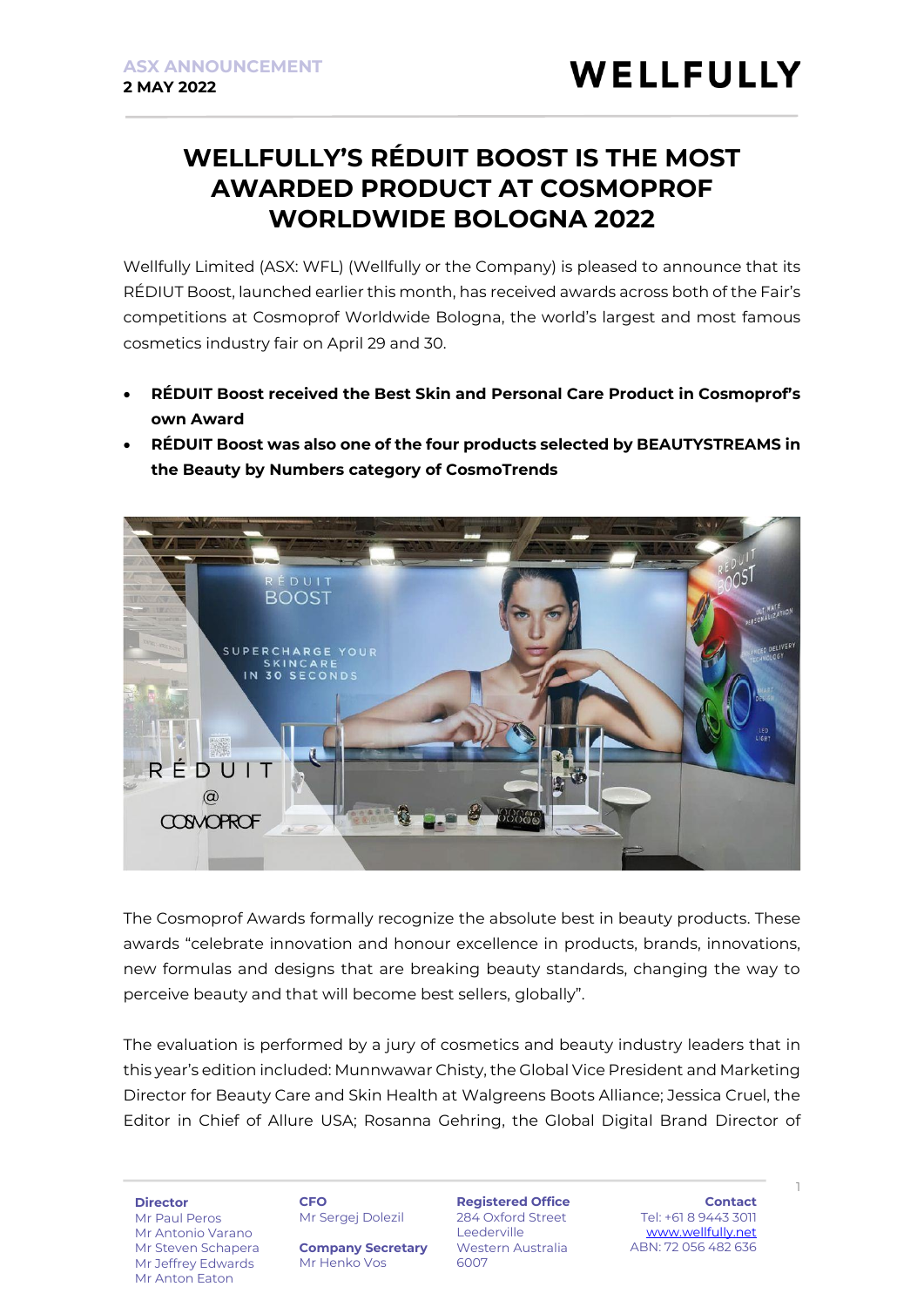Douglas; VP DMM Beauty at Nieman Marcus, Lizzy West; the Head of Product Development of Mecca Brands and numerous other prominent experts.

The evaluation is performed across dimensions of innovation, marketability, marketing impact, the capacity of brand building and promotion, social media impact, as well as innovative and outstanding online presence.

The CosmoTrends Report is curated by BEAUTYSTREAMS, the industry's leading beauty trends agency. The CosmoTrends Report is an essential trend guide for the beauty industry that showcases product innovation and notable brands among the exhibitors of Cosmoprof Worldwide Bologna 2022. BEAUTYSTREAMS analysed hundreds of online submissions and identified the most striking trends. The report that followed summarises what is new and next, and provides a vital perspective on where beauty is headed.

The RÉDUIT Boost was included in the report's Beauty by Numbers category, focused on products that answer to consumers seeking solutions targeted to their specific needs. With diversity and inclusivity playing an important role in the evolution of this specific trend, and enabled by ever more sophisticated forms of artificial intelligence and swathes of data, the tracking and analysis of individual beauty concerns is becoming increasingly critical.

Paul Peros of commented: "We are extremely honoured to have been recognised by Cosmoprof Worldwide Bologna, the most competitive platform of the beauty industry globally. The awards stand testament to our capacity to innovate, as well as our meticulous approach to product development. With Cosmoprof 2022, RÉDUIT has managed not only to receive an award at its first presence at the event, a rarity in itself, but also to become the only product to receive both awards. The impact on industry visibility was immediate, and we have already received a number of interesting inquiries for the commercial development of the brand. I would like to thank the organisers, other participants as well as our own teams for their hard work and for turning this into an important milestone for the company."

# **ABOUT WELLFULLY**

Wellfully is a fully integrated, science-based wellness company. In addition to our ownbrands, RÉDUIT and SWISSWELL, we also offer a portfolio of proprietary technologies and support partners by providing IP and expertise in magnetic array design, feasibility and efficacy, and claims testing, engineering, and production.

**Director**

Mr Paul Peros Mr Antonio Varano Mr Steven Schapera Mr Jeffrey Edwards Mr Anton Eaton

**CFO** Mr Sergej Dolezil

**Company Secretary** Mr Henko Vos

**Registered Office** 284 Oxford Street Leederville Western Australia 6007

**Contact** Tel: +61 8 9443 3011 [www.wellfully.net](http://www.wellfully.net/) ABN: 72 056 482 636

 $\overline{\phantom{0}}$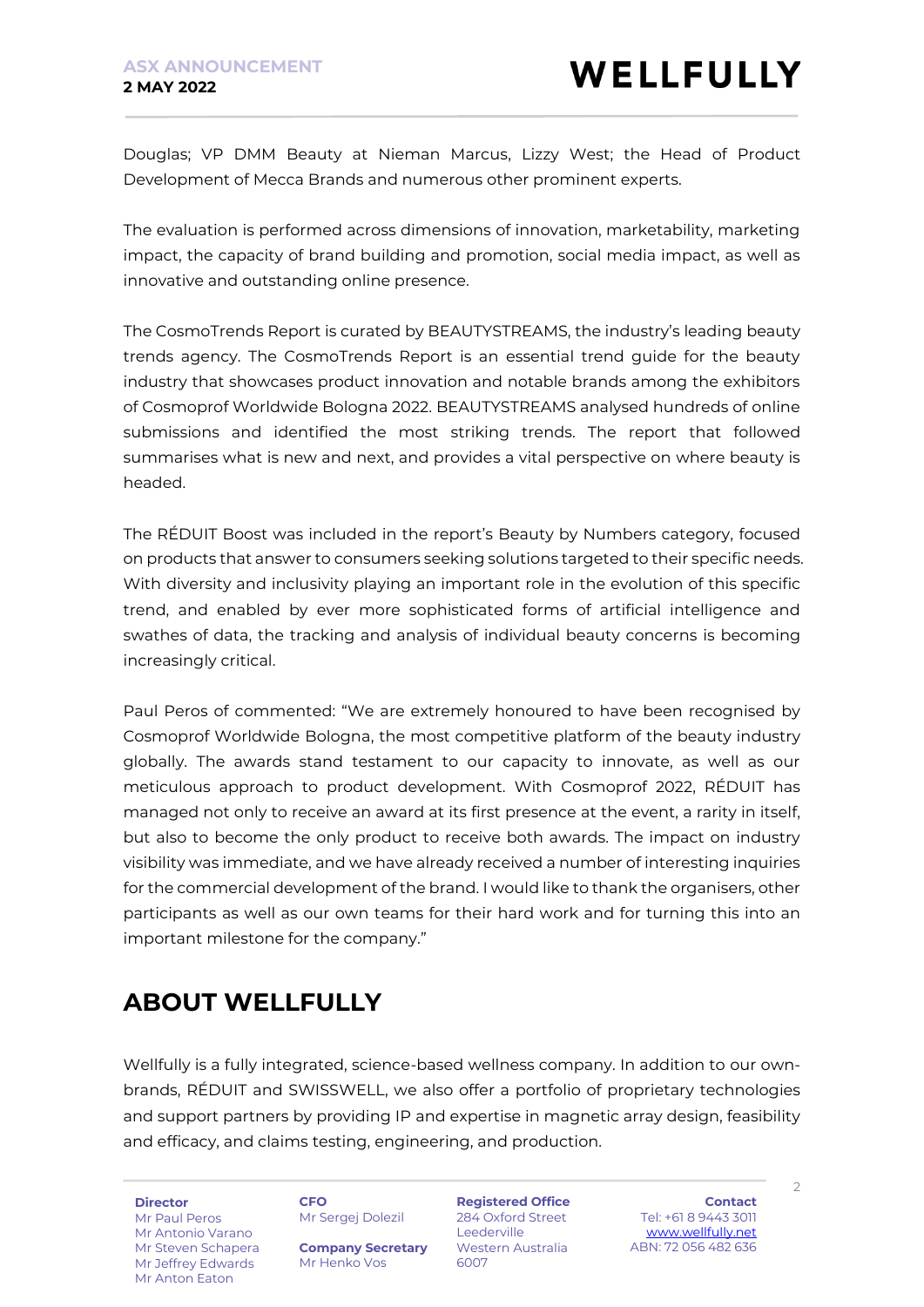### **ABOUT WELLFULLY'S TECHNOLOGIES**

Wellfully has developed a number of physical enhancement technologies based on the interactions between ingredient molecules and weak atomic forces, positioning the Company as a world leader in the science of magnetic fields as they relate to drug or active-ingredient delivery.

The first of Wellfully's magnetic technologies was the Magnetic Microarray. Complex 3-D magnetic fields, produced by low-cost microarray film, influence the movement and penetration through the skin of drugs, active ingredients, and formulations at the molecular level. This was licensed and commercialised in 2014.

The second magnetic technology, the Programmable Array technology, employs powered electromagnetic fields that can be altered to suit individual consumer's skincare needs. This was licensed for skincare applications in 2020.

The third magnetic technology uses magnetic fields to alter the wettability of a surface, substantially enhancing contact between liquid and solids. Magneto-Wetting underpins the Company's current developments in haircare, skincare, and surface hygiene, in conjunction with Wellfully's recently developed Ultrasonic Misting technology. International patents have been filed.

#### **FORWARD-LOOKING STATEMENTS**

This announcement contains certain "forward-looking statements" concerning Wellfully. Where Wellfully expresses or implies an expectation or belief as to future events or results, such expectation or belief is expressed in good faith and believed to have a reasonable basis.

Forward-looking statements provided in this announcement are based on assumptions and contingencies which are subject to change without notice. Such forward-looking statements including statements regarding intentions, planned events and potential results are provided as a general guide only and should not be relied upon as an indication or guarantee of future performance.

There can be no assurance that actual outcomes will not differ materially from these forward-looking statements, and there are risks associated with Wellfully and the industry which may affect the accuracy of the forward-looking statements. Wellfully does not undertake any obligation to release publicly any revisions to any forward-

**Director** Mr Paul Peros Mr Antonio Varano Mr Steven Schapera Mr Jeffrey Edwards Mr Anton Eaton

**CFO** Mr Sergej Dolezil

**Company Secretary** Mr Henko Vos

**Registered Office** 284 Oxford Street Leederville Western Australia 6007

**Contact** Tel: +61 8 9443 3011 [www.wellfully.net](http://www.wellfully.net/) ABN: 72 056 482 636

3